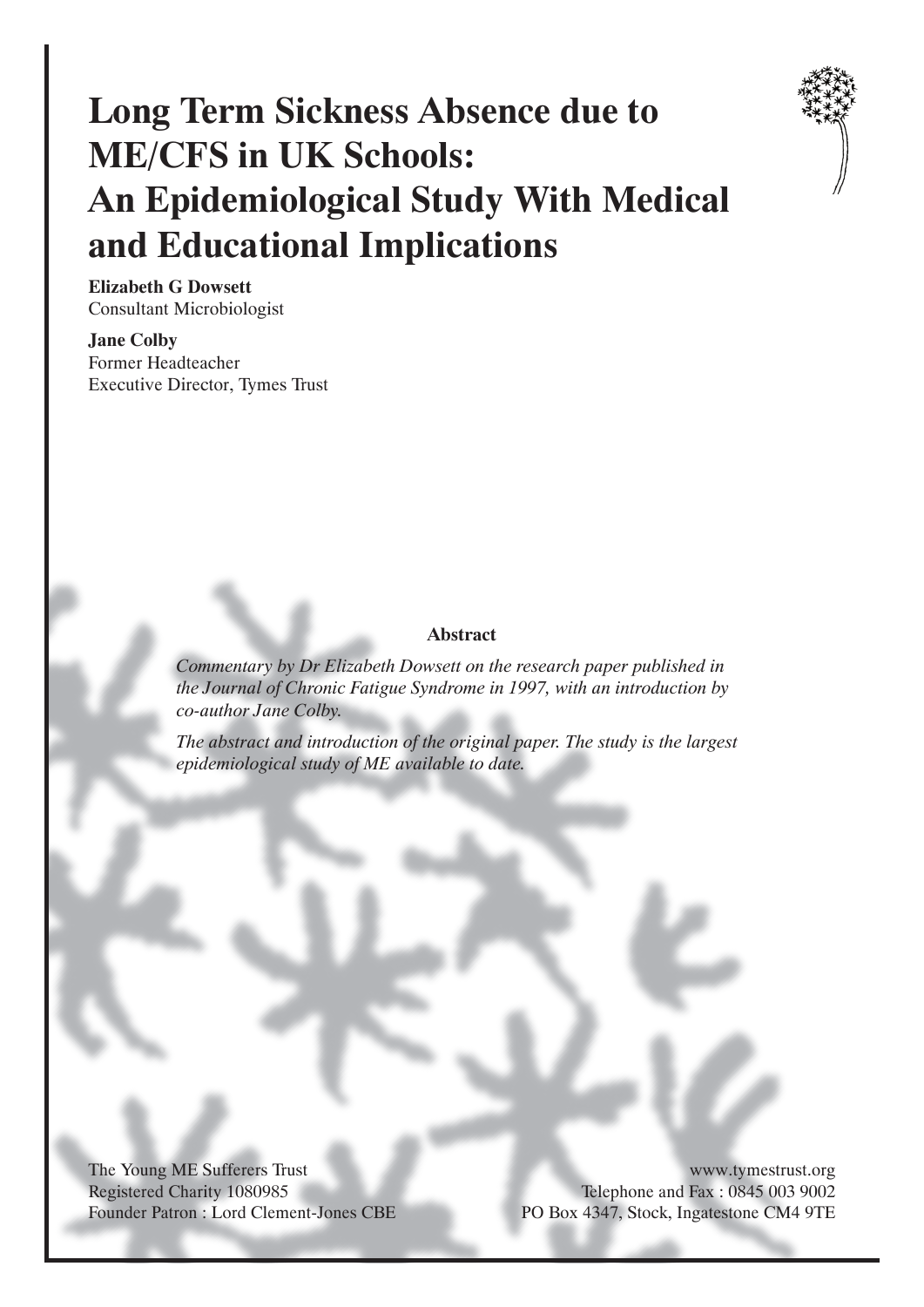# **Does ME Cluster in Schools?**

**Dr Elizabeth Dowsett**

*MB, ChB, Dip. Bact. Honorary Consultant Microbiologist South Essex Health Trust*

**Introduction by Jane Colby**

*Former headteacher Executive Director of Tymes Trust Member of the National Association of Educational Inspectors, Advisers and Consultants*

# **Introduction**

In the United States of America, where ME has now been listed as a Priority One disease, it is well accepted that ME clusters in schools, families and communities. But here in the UK that is not yet so. Yet this fact has been common knowledge amongst parents and teachers for some time, though perhaps not so obvious to doctors because they do not work in educational institutions.

When, back in 1990, Dr Dowsett explained to me that 'the problem is, we have no statistics showing the pattern of ME in schools', I said 'So let's get them.' If I had realised then that it would take us five years, during which I was myself still ill with ME from a virus related to polio, I might not have considered it so readily. The exercise was hard, frustrating at times and involved accepting that due to political pressures on the education system (and the near chaos of its re-organisation into new types of institutions) schools were now overtly in competition with one another. Funds depended on pupil numbers, numbers depended on reputation and public image. They still do.

This meant that there was extreme reluctance to reveal statistics to us in some quarters. ME had a controversial image back then, more even than now, and in addition there was a perception that if schools admitted to clusters of cases, there would be a scare that children with ME could transmit it to others. This would drive parents

away. If anyone doubts this assertion, let them try, as many journalists have, to persuade the head of a school to admit - on air - to a cluster of ME and see what response you get. I for one cannot blame them.

When our study was published we explained that this difficulty must indeed have reduced the numbers of returned questionnaires. Logically, however, if it did skew the balance of our statistics in any way, it should have inflated the 'negative' reports we got; no school minds submitting a blank return showing no cases of ME at all! And indeed, these came in plentifully.

In fact, we had taken some careful steps in the design of the study, in order to check the reliability of our results. One was to graph out other statistics which came in. Our statistical graph for leukaemia correlated with already known statistics for this disease, indicating that our results were taken from a representative sample. In addition, we checked that we had received a balanced response from schools in both secondary and primary sectors.

The cases of illness on which our study was based were diagnosed cases of ME. No schools were involved in diagnosis, and were asked to list suspected cases separately. We were of course never allowed to see any documents, doctors' reports etc. on any child or member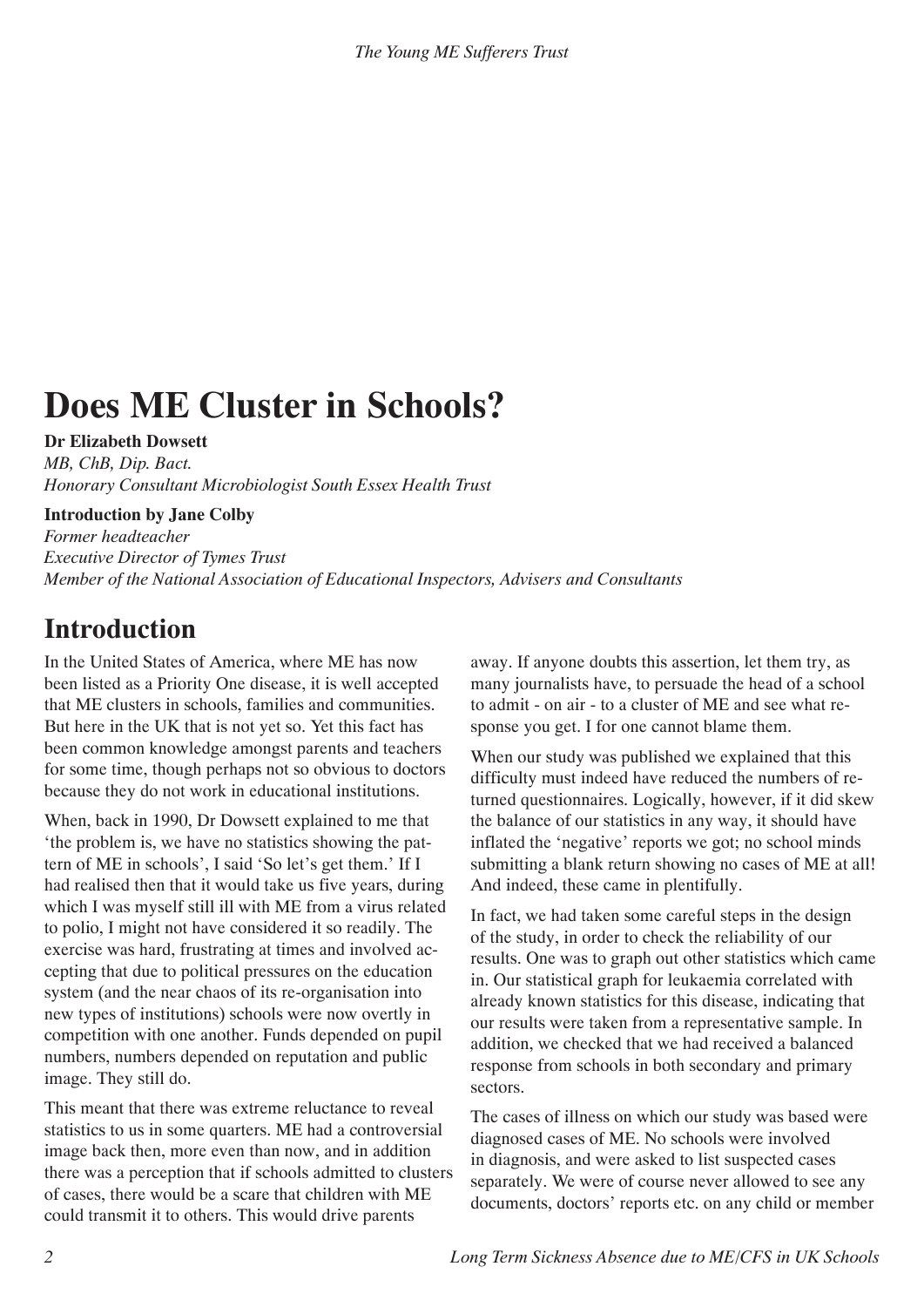of staff, as these are confidential. However, it is part of each school's responsibilities under the 1991 attendance regulations to place any absence from school in one of two categories - authorised or unauthorised. In categorising absences the Head must be satisfied that the explanation is genuine, and will request documentation as proof. We naturally accept the professional competence of senior educational staff to carry out this duty.

In the following paper, Dr Dowsett pays tribute to the education authorities who so kindly assisted us in the face of controversy. It may be that some of the areas which declined to help did so because they already knew they had large numbers of cases. Whether this was the case or not we shall never know, but our study had to take place in those areas we chose for their geographical location and which were also willing to reveal their ME statistics. I should here like to add my thanks to those of Dr Dowsett. Needless to say, we assured them of complete anonymity so that their areas would not be publicly identified with the statistics uncovered; without such assurances we would never have got the study off the ground, like others who have attempted to study schools and failed.

The discoveries we made are many and various, and Dr Dowsett covers most of them below. There are two others, however, which I find particularly interesting - though perhaps not surprising.

One is that where Local Education Authorities are ungenerous in their provision of special arrangements for the education of children with ME, parents are more likely to vote with their feet and take them off the school roll entirely. This is sad because it means they are ineligible for all the help which the state should be giving. This in turn means there is a danger of a two-tier education system for children with ME, one for those whose parents can pay for suitable education, another for those who can't.

The other discovery, rather ironic in its way, is that although ME has often been regarded as, at least in part, a psychological or psychiatric condition, the LEAs we studied provided more home tuition for psychiatric illnesses than for ME. A case of heads you win, tails I lose.

This is not entirely the fault of the LEAs, who have often been following the advice of the 1996 report of the Royal Colleges of Medicine (produced, they now explain, mainly by The Royal College of Psychiatrists). This report is not recommended by the Dept. of Health as a treatment protocol. The Chief Medical Officer's Working Group on CFS/ME (instigated by Sir Kenneth Calman in summer 1998) made recommendations in Chapter 5 of its report (Dept of Health 2002).

# **ME/CFS in the UK School Population**

## **1 The Problem**

Do children and adolescents suffer from ME/CFS? Simple common sense tells most parents, teachers and doctors that they do and often more severely than adults. Yet there remains a sizeable proportion of professionals in Health Care, Education and Social Services who are still prepared to ascribe the numerous, disabling but seemingly unconnected symptoms of this illness in young people to anorexia, depression, school phobia or a dysfunctional family background. All are, at least, agreed that the illness presents a considerable economic, educational and social problem.

#### **2 Market Research**

No hopeful salesman can, nowadays, expect to succeed without prior market research and no-one intending to raise a bank loan for such a purpose will be considered without a well-researched business plan. Unfortunately, when we turn our attention to human disease, conclusions are often reached without prior study of the WHO, WHAT, WHERE and WHEN which can lead to effective consideration of WHY. In medical terms, this is called EPIDEMIOLOGY, which means the study of human diseases in relation to their environment rather than, for example, the behaviour of small animals or tissue cultures in laboratory setting.

## **3 Historical Background [1]**

Over 60 years ago, epidemiological studies of ME/CFS were commonplace and usually initiated by doctors who, lacking modern technology, simply used their eyes and ears. Of over 70 recorded epidemics of ME/CFS since that time, 13 clearly mention young people while one is entirely devoted to that age group. These old surveys were small and without government funding but they clearly delineated present day findings such as female predominance of cases, peak incidence at puberty, variable prevalence linked closely to seasonal and geographical features (summer/autumn onset, cool/temperate climates and rural or suburban settings) as well as the key role of schools and similar institutions in the spread of the illness, with clustering of cases within families and schools. The serious disabling potential and chronicity of ME/CFS leading to relapse is always noted.

#### **4 Why did we embark on our schools survey?**

To our knowledge, no government anywhere in the world has yet funded an epidemiological survey of this type and scale in schools. Ten years ago, a group of suf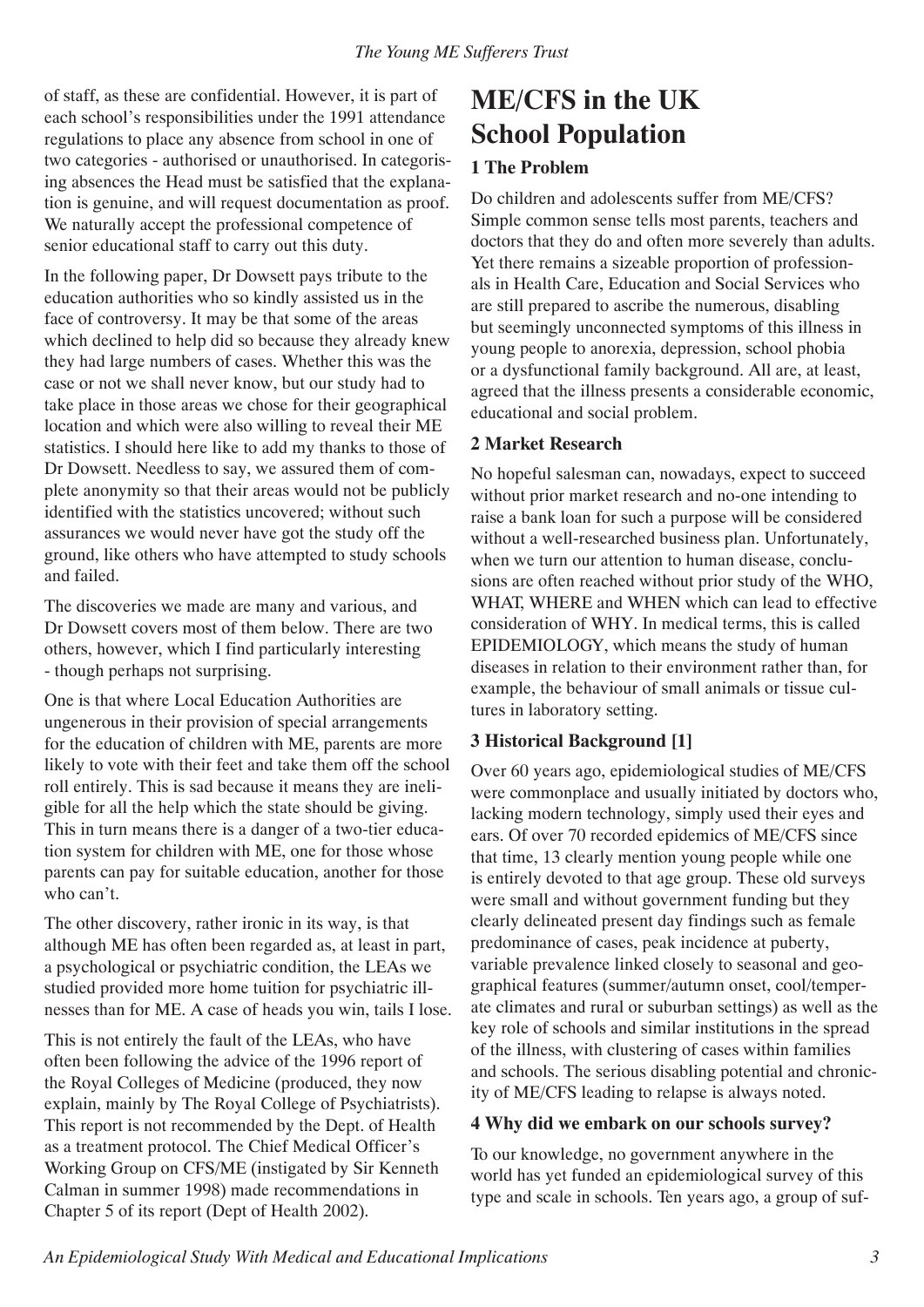ferers from ME/CFS who were also teaching professionals, parents or carers of young people similarly affected, conducted a postal survey of sufferers under the age of 25 years which stimulated a response from nearly 600 young people in the UK and abroad. The results were disheartening in what they revealed, but they supplied the initial impetus to seek further information about the WHO, WHAT, WHERE and WHEN with an unexpected bonus in relation to WHY?

What did this survey disclose? There were 3 major findings:

- a) Only 29% of respondents under the age of 25 were in full time education, training or work, while 34% were totally excluded from all three. The remaining 37% were making various compromises, few of which could be considered satisfactory.
- b) An enormous loss of independence and self-esteem was reported, with additional grief at the general disbelief expressed not only by the press and by various professionals but at the loss of support even from friends, colleagues, family members and those in a previously loving relationship.
- c) The bonus was a personal invitation to study, at close hand, the consequences (after 2 years) of a seemingly trivial respiratory/gastro-intestinal infection causing symptoms in 1/3 of a village school roll, leaving some 10% of children so affected, with chronic relapsing energy problems, musculo-skeletal pain and disabling prolonged cognitive disturbance. Early laboratory investigation was missed but relapses in the following year were significantly associated with the viruses then circulating in the school (Influenza A and parvovirus infection).

## **5 How did we set up the 1991-1995 Survey? [2]**

With a clear indication from the young people themselves of what to look for, we set out to find if such a cluster of ME/CFS cases in a single school was a unique event or if (as we already suspected) it would be duplicated elsewhere. We hoped that, if successful, the study might provide clear indication of a cause as well as some helpful pointers to diagnosis, management, treatment and prevention. Since we were not sanguine about the funding of our 'business plan' by medical or charitable agencies, we were grateful for the prompt and unreserved backing of the educational profession, to whose understanding of the importance of this subject, all students and young sufferers from this illness must pay tribute.

#### **6 What methods were used?**

A search was made in six English Local Authority (LEA) areas, chosen initially for their widely varied geographical, economic and social mix, for all causes of medically certified long term sickness absence in pupils and staff. Confidentiality was assured in the collection of these details which were handled only by senior educational staff and specifically excluded all personal identification. The information requested included geographical location, age, gender and school class location of sufferers, size of pupil and staff roll and education or management provision while sick, as well as the outcome.

#### **7 What were the most important findings?**

Between 1991 and 1995 we were able to collect details of all types of long term medically certified sickness absence from schools with this problem as well as useful information from those without it, and from 63 private schools outside the LEA jurisdiction. Excluding (for cost reasons) the private sector, whose details did not differ significantly from the public one, our survey comprised 1098 schools, 333,024 pupils and 27,327 staff - the largest epidemiological survey of this type made to date.

Significant findings included:

# *a) Prevalence of ME/CFS in Schools*

Over one third of the schools providing information reported long term sickness absence and of these, 2/3 had cases of ME/CFS (230 pupils and 142 staff) suggesting a prevalence in this population of 70/100,000 in pupils and 500/100,000 in staff - a rate two or three times that quoted in other adult population surveys.

#### *b) Types of Illness Which Cause Long Term Sickness Absence*

Among the 885 individual sickness records received in 6 LEAs, ME/CFS was by far the commonest cause (42% overall, 33% in staff and 51% in pupils) followed by: cancer and leukaemia (23%); general medical or surgical conditions (13%); musculo-skeletal problems (12%); psychiatric disturbance and virus infections (5% each).

## *c) Clustering of Cases*

Using a definition of 3 or more cases with the same diagnosis in the same school, we looked at all illness falling within this category and found 54 clusters (36 due to ME/CFS, 7 to virus infections, 4 to psychiatric disturbance, 3 each to cancer/leukaemia and musculo-skeletal conditions and one to diabetes).

45 clusters, including all but one of virus infection, occurred in schools with ME/CFS, the exception being one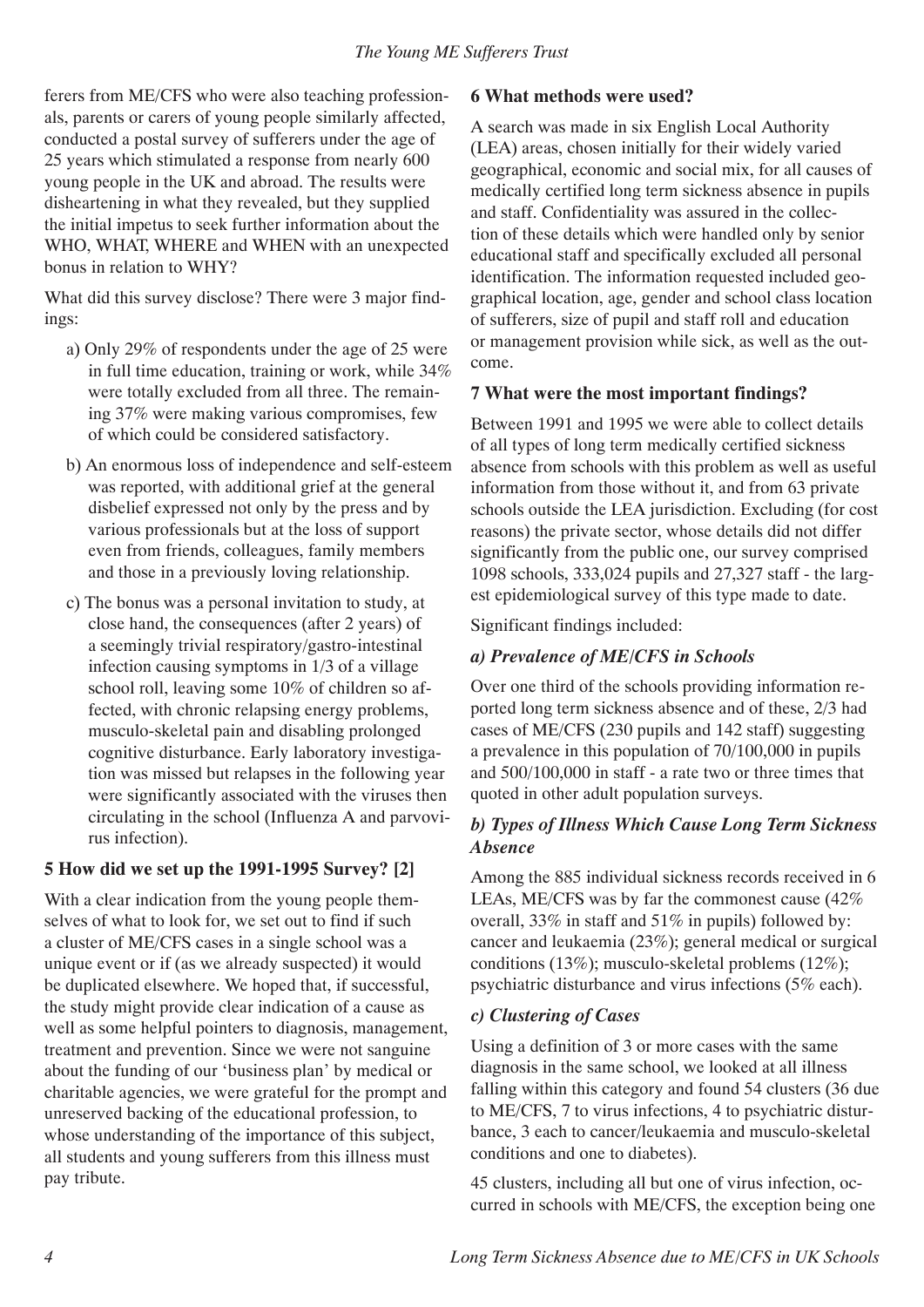in close geographical proximity. 4 small clusters (less than 6 cases) of cancer, musculo-skeletal conditions and psychiatric disturbance were noted in schools with no evidence of ME/CFS. This was a noticeable difference from the large clusters of viral infection (variously described as respiratory/gastro-intestinal, 'flu' or 'glandular fever' numbering up to 16 cases each) associated with ME/CFS. Of the 372 ME/CFS cases in pupils and staff, 149 cases (40%) were distributed as single cases, 78 (21%) as pairs and 145 (39%) as clusters of 3-9 cases, a remarkably high prevalence of coincident ME/CFS and viral infection in selected geographical areas.

# *d) Geographical Prevalence of ME/CFS*

Though single instances were noted in all LEA areas but one, we were surprised to find that the majority of ME/CFS case clusters were associated with virus infection grouped in an LEA district which was by no means the largest, but which was characterised by its suburban growth after much recent population influx from the building and expansion of 'New Towns' in green-field sites.

It has always been a characteristic feature of certain epidemic infections (eg poliomyelitis) and of illnesses now suspected to be triggered by environmental factors including infection (eg childhood leukaemia) that, when isolated rural or suburban communities with an established and naturally acquired 'herd immunity' are subjected to an influx of new population, the prevalence of such illnesses increases.

## *e) The Effect of Age and Gender on the Prevalence of ME/CFS in Schools*

Of the 230 pupils certified as suffering from this illness, 157 were female and 73 were male, a F/M ratio of 2:1. The average age was 13 with peak prevalence at 15 years. Sex ratios below puberty were more even, indicating a hormonal influence upon the known frequency and chronicity of the illness in females during child-bearing years. The majority of these sufferers were located in senior schools.

Of the 142 staff with ME/CFS, 111 were female and 31 male, a F/M ratio of 4:1, influenced by the fact that most staff employed in schools are female. This is especially noted in the primary sectors where female staff are more common and there is close personal contact with children suffering from various infections and where the majority of staff suffering from ME/CFS are located.

# *f) Education and Work Modification for ME/CFS*

Although varying education and work management patterns were used in sequence or in combination in all

LEAs surveyed, we consider the following to be key factors in reducing physical over-exertion and mental stress which, together with secondary infection, are the commonest causes of relapse in subjects with ME/CFS in the school environment:

#### **Pupils**

**Home Tuition** for those too ill to attend school (but not generally suitable for the very sick, who make a better recovery if education is postponed until stabilisation of the illness).

**Modified Timetable** which permits, for example, continued participation in selected school activities (excluding sport) and the taking of examinations sequentially over longer periods.

**School Withdrawal** which, in the absence of such concessions, may oblige education 'otherwise' at home. There is, however, no evidence that young people educated this way fare worse than in conventional school classes, while many sufferers achieve better results in the absence of school stress and repeated exposure to infection.

In our survey, provision over the 6 LEAs for Home Tuition averaged 48% (range of averages 14-79%), Modified Timetables 57% (range of averages 50-86%) and School Withdrawal 6% (range of averages 0-17%). Though some other medical conditions enjoyed more generous provision, the majority of pupils with ME/CFS were not removed from the school roll. (NB Listing on a school roll does not necessarily imply attendance.)

#### **Staff**

The average provision for Official Part-time work was 50% (range of averages 38-80%) but Early Retirement was taken up by 38% on average (range of averages 27-100%) representing a serious and probably avoidable loss of career potential compared with other illnesses.

## **Commentary**

**1 Of all the symptoms associated with ME/CFS, disturbance of cognitive function is the most disabling and long lasting** in both pupils and staff [3]. It induces prolonged difficulties in maintaining wakefulness and attention, in concentration and memory, in language and mathematical ability and in appreciation of shape and judgement of distance which, combined with motor dysfunction affecting balance and fine motor control interferes with practical tasks and independence. Funding for educational research [4] into the correct management and educational needs of those affected (such as that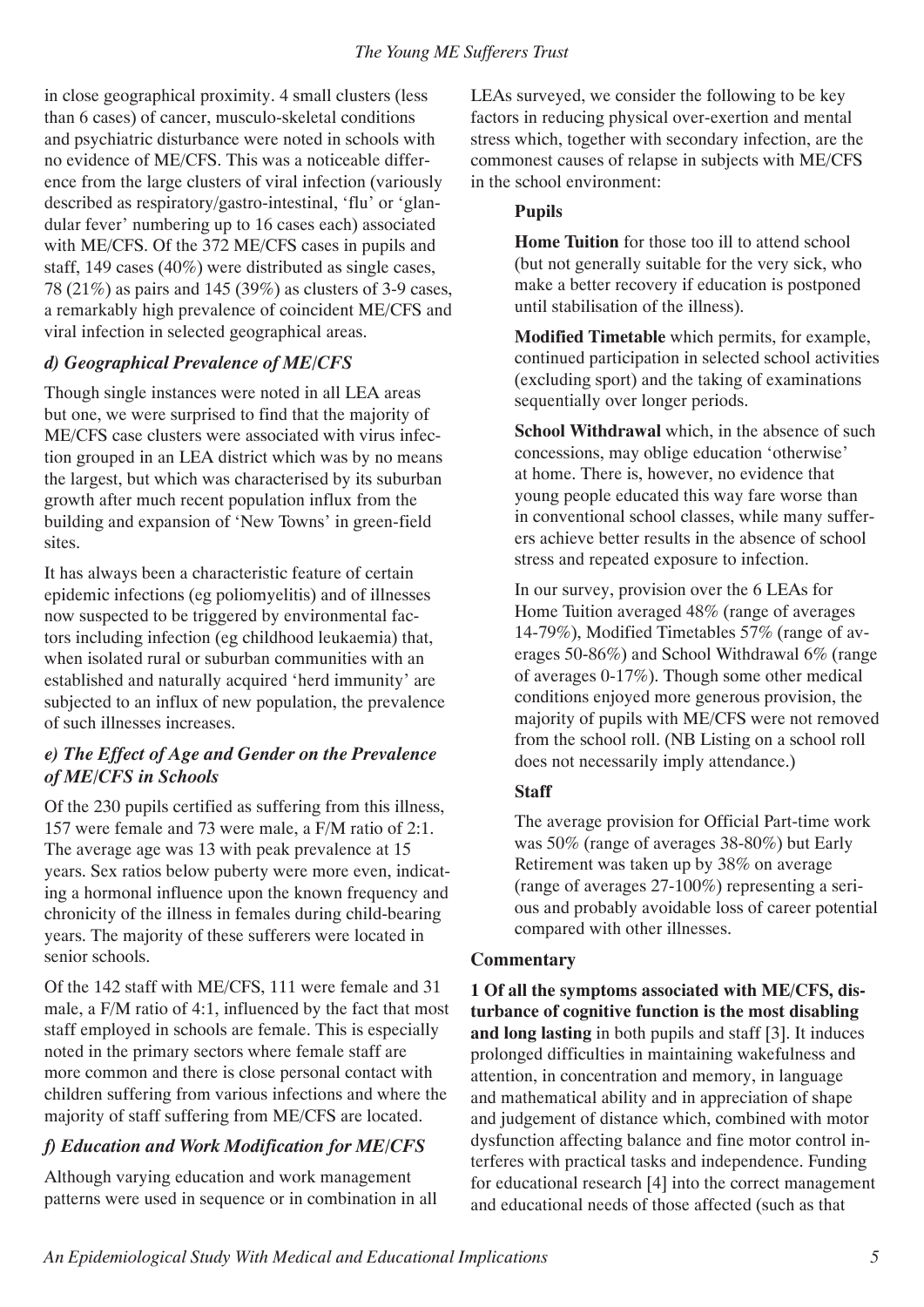already received by individuals with other movement, speech or cognitive disorders) would be well repaid by preventing the loss of educational potential in pupils at an age when brain development is at its peak.

**2 Our survey into the clustering of ME/CFS** cases in schools and the wide variations in geographical prevalence disclosed suggests that it would not be difficult to identify specific infections which can trigger the onset or relapse of ME/CFS. Epidemiological research directed to the school population, where good records are kept and prolonged follow-up of physical and cognitive problems is possible, would undoubtedly be as economical in terms of diagnosis, management and prevention as it was of the understanding of the true prevalence and mode of transmission of poliomyelitis in the past.

#### **3 The 1996 issue of CR54 [5] and the guidelines relating to management of young people with ME/CFS**

(eg discouragement of Home Tuition, encouragement of early return to school, intervention with anti-depressant therapy and graded exercise) may well leave us with a generation of young people suffering from educational deficit and an inability to assist themselves back into work, to meet government targets.

Note: Since the publication of our study, a community paediatrician unaware of our work and unknown to us at the time has, in subsequent years, completed a similar epidemiological survey in just two boroughs of one LEA mentioned in our study, with similar results. This work was published in 1998 [6].

#### **References**

[1] Bell DS Children with Myalgic encephalomyelitis/Chronic Fatigue Syndrome: overview and review of the literature. In: HYDE BM, GOLDSTEIN J, LEVINE P eds. The Clinical and Scientific basis of Myalgic-encephalomyelitis/Chronic Fatigue Syndrome, Nightingale Research Foundation, Ottowa, Ontario, Canada. 1992: 209-216.

[2] DOWSETT EG, COLBY J. Long term sickness absence due to ME/CFS in UK schools Journal of Chronic Fatigue Syndrome. 1997; 3(2): 29-42

[3] Bastien S. Patterns of neuropsychological abnormalities and cognitive impairment in adults and children. In HYDE BM, GOLDSTEIN J, LEVINE P eds. The Clinical and Scientific basis of Myalgic-encephalomyelitis/Chronic Fatigue Syndrome, Nightingale Research Foundation, Ottowa, Ontario, Canada. 1992: 209-216.

[4] COLBY J. The School Child with ME: British Journal of Special Education. National Association of Special Educational Needs. 1994; 21: 9-11

[5] ROYAL COLLEGE OF PHYSICIANS. Chronic Fatigue Syndrome - Children and CFS. 1996; CR54 : 29-33

[6] ARZOMAND ML. Chronic Fatigue Syndrome among School Children and Their Special Needs - Journal of Chronic Fatigue Syndrome, Howarth Press Inc. New York. London 1998 ; 4(3) : 59-69